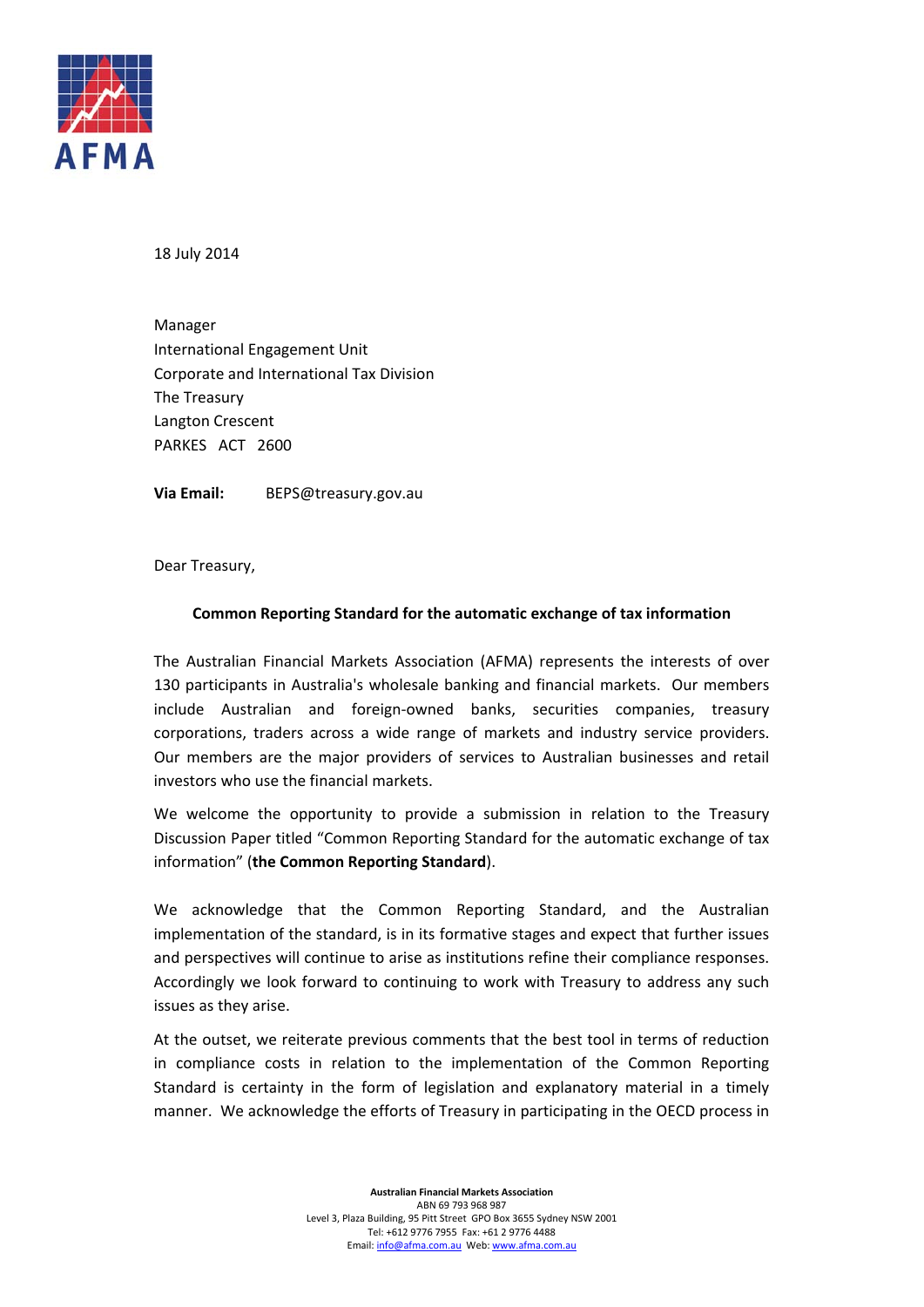developing the standard for the automatic exchange of information and urge this process to continue.

## **Definition of "Reporting Financial Institution"**

 AFMA members include a number of global financial institutions that operate in Australia with varying business models and to varying extents. These may include institutions that are authorised by APRA to operate as Representative Offices and consequently do not have any local account‐holders, through to full‐service institutions that operate either via a branch, a subsidiary or both, that are both headquartered locally or offshore.

 We seek clarity from Treasury as to when a financial institution with a presence in Australia will constitute a "reporting financial institution." We assume that only those institutions that are authorised by APRA to carry on banking business and have accounts held locally will have a reporting obligation. That is, to the extent that the role of the Australian operations is merely to introduce Australian clients to Head Office, and any accounts held by the account‐holder are not held in Australia, then that institution will not be obliged to report to the ATO.

 Further, page 3 of the Discussion Paper states that "some brokers" will be covered by the definition of a Reporting Financial Institution. We request that Treasury articulate further the circumstances in which it believes that brokers will be caught and have reporting requirements.

 In relation to the third Consultation Question in Section 2.1 of the Discussion Paper, and subject to the comments above, AFMA is not aware of any circumstances where its members will be treated as Non‐Reporting Financial Institutions for Australian purposes but as Reporting Financial Institutions elsewhere. As a general comment, however, we would expect that an exemption in Australia for an institution that would otherwise be treated as reporting would not materially reduce compliance costs.

### **Obligations for Foreign Controlled Financial Institutions**

 For those AFMA members that operate in Australia but are, or their parents are, resident in other jurisdictions, it is expected that the compliance response to the Common Reporting Standard will be determined by Head Office and then implemented globally, including by the Australian operations. This is consistent with the FATCA experience. Where this is the case and the financial institution is headquartered in a jurisdiction that has adopted the Common Reporting Standard, there should be within the Australian requirements embedded sufficient flexibility to ensure that the institution's global response to the Common Reporting Standard may be implemented in Australia with minimal discrepancies.

 For example, to the extent that an institution is headquartered in a jurisdiction that is one of the "CRS Early Adopters Group," the institution may determine pre‐existing account‐holders with reference to 31 December 2015 and then implement on‐boarding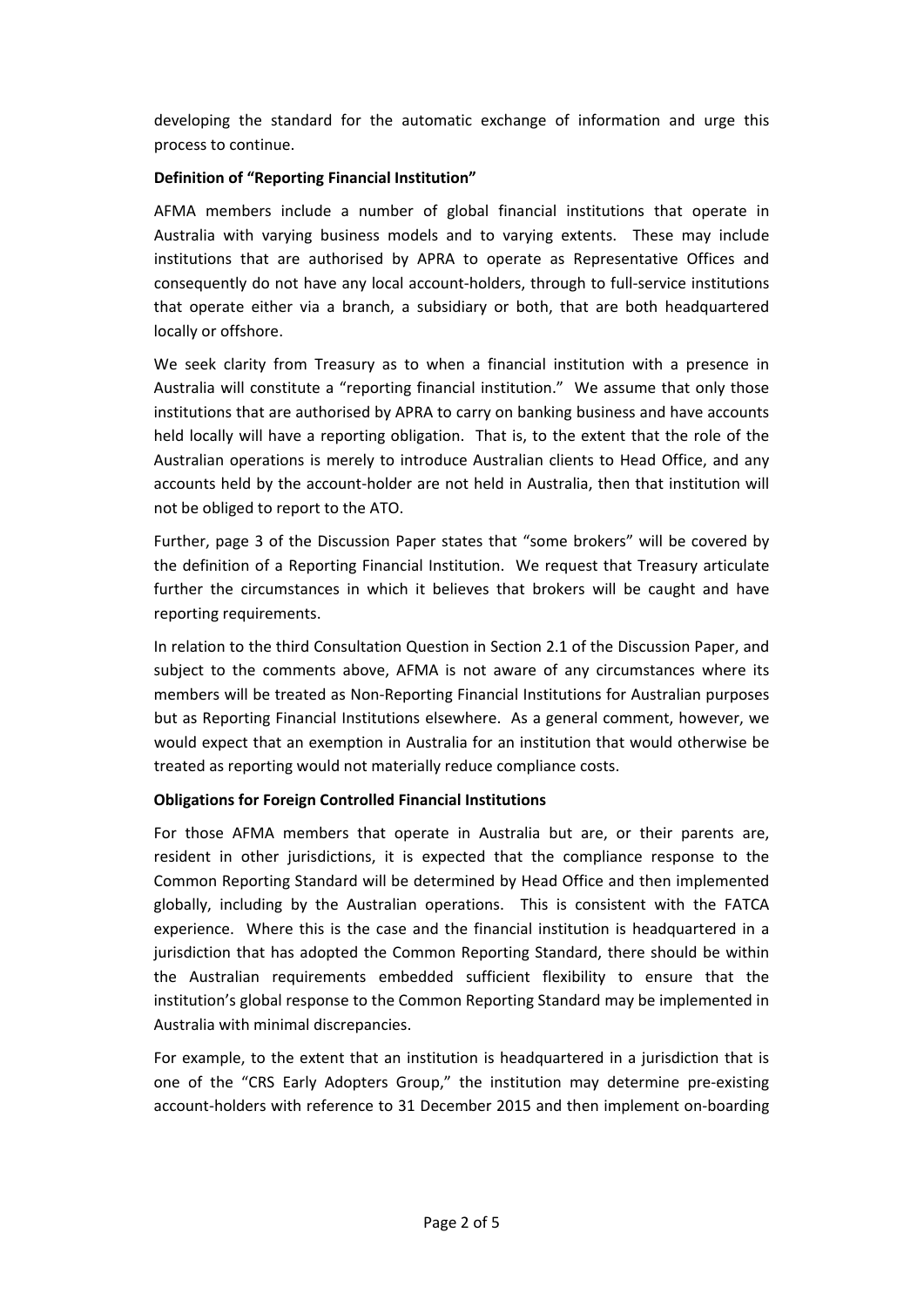systems for new account holders from 1 January 2016. This may be earlier than the proposed Australian implementation timeline. Accordingly, the Australian framework should allow for the determination of when an account holder is "pre‐existing" or "new" to be determined in accordance with the Head Office requirements should the financial institution prefer this.

 On a related point, AFMA appreciates the consideration by Government of allowing the extension of due diligence procedures to cover all non-residents (the so-called "big- bang" approach) to ensure that determination of the tax residence of all pre‐existing account holders only occurs once. From AFMA's perspective, this will result in significant compliance costs savings when compared to requiring an institution to undertake due diligence in respect of each new jurisdiction as it commences compliance with the Common Reporting Standard.

### **Reporting Requirements**

 AFMA submits that the AIIR should not be the reporting mechanism under the CRS for those institutions with multinational operations. Rather, utilisation of the FATCA reporting solutions will most efficiently leverage the work done for FATCA in terms of compliance with the Common Reporting Standard. We agree that for local institutions that may not be subject to FATCA that a modified AIIR may be preferable. We urge Treasury and the ATO to be somewhat flexible on this point to the extent possible/practical.

### **Requirement to look through Passive NFFEs**

 AFMA acknowledges that one of the key differences between the Common Reporting Standard and FATCA is that the Common Reporting Standard requires financial institutions to look through passive vehicles and identify/report on controlling persons.

 We request that Treasury confirm that this requirement only extends to entities designated as Passive NFFEs and not other entities, including, for example, financial institutions that are located in jurisdictions that have not adopted the Common Reporting Standard.

 Further, we request confirmation that the determination of the controlling persons in that instance is determined in compliance with prevailing AML/KYC processes as they pertain to the institution that is performing the due diligence, i.e. compliance with AML/CTF processes for customer due diligence, regardless of which jurisdiction they are set by, is acceptable from a Common Reporting Standard perspective.

 As an aside, we note that where there are multiple controlling persons of one Passive NFFE located in different jurisdictions, the account information of that NFFE may need to be reported to multiple jurisdictions. Guidance on how this will work practically may be necessary in the future.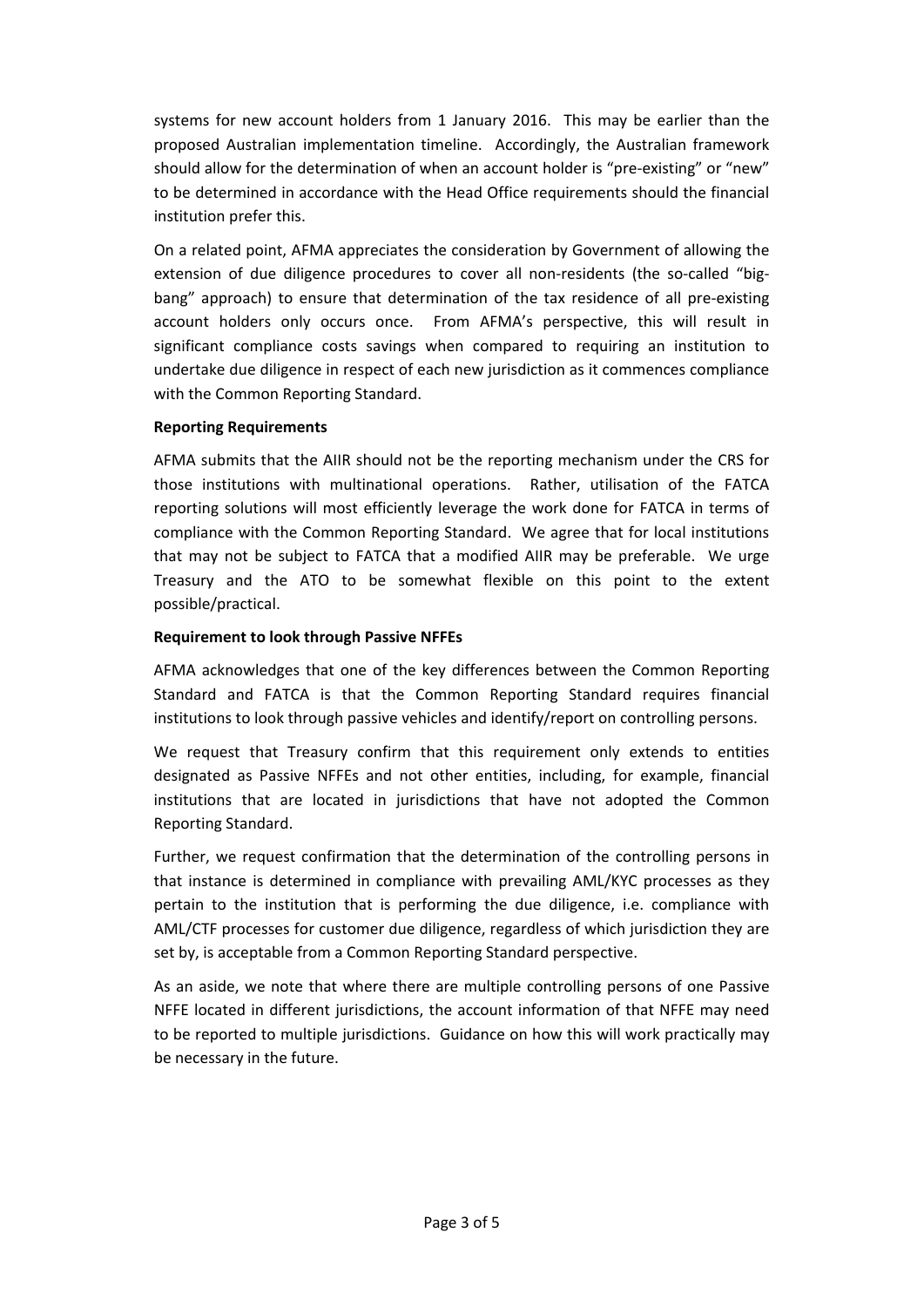# **Exception from "Reportable Accounts" – listed and regularly traded**

 As Treasury is aware, there is generally an exception from the definition of "reportable account" to the extent that an instrument is listed and regularly traded on an approved securities exchange. This is because, generally, the account is held via an interposed financial institution and that relationship will give rise to a reportable account.

 During the negotiations of the Australian FATCA Intergovernmental Agreement, certain Australian listed securities were excluded from the exception on the basis that they were held directly by the investor. AFMA submits that this exclusion should not be replicated for the purposes of the common reporting standard. In order for the Common Reporting Standard to deliver on its stated objectives there ought, to the extent possible, be consistency in terms of approach for each participating jurisdiction. There will be additional compliance costs in terms of identification of affected listed instruments and also understanding as to how due diligence will be performed on such instruments to the extent that they are brought into the Common Reporting standard net.

#### **Further Comments on Discussion Questions**

 In respect of some of the questions embedded in the Discussion Paper, AFMA makes the following observations (in addition to the comments above):

- AFMA agrees that the definition of an Excluded Account be determined primarily with reference to Annex II of the Model I FATCA Intergovernmental Agreement, which should mean that there is generally consistency as to what is included and excluded. Where there are discrepancies, we submit that flexibility be given to the financial institution to characterise accounts based on either the views of Australia or the headquarter jurisdiction so as to minimise compliance costs;
- Given the diverse nature of the AFMA membership, we are unable to provide meaningful information as to the proportion of accounts held by non‐residents as this will vary markedly between outbound and inbound institutions;
- There will similarly be a divergence between the extent to which institutions are able to rely on the FATCA on‐boarding processes for the purpose of compliance with the Common Reporting Standard. This will be a function of whether the FATCA on‐boarding solution has been to ask the account holder to certify as to their residence or merely that they are/are not a resident of the United States for tax purposes;
- We consider that generally the AML/CTF requirements, including the additional CDD requirements that commenced on 1 June 2014, should meet the requirements of the Common Reporting Standards, and this will be beneficial from a compliance cost perspective;